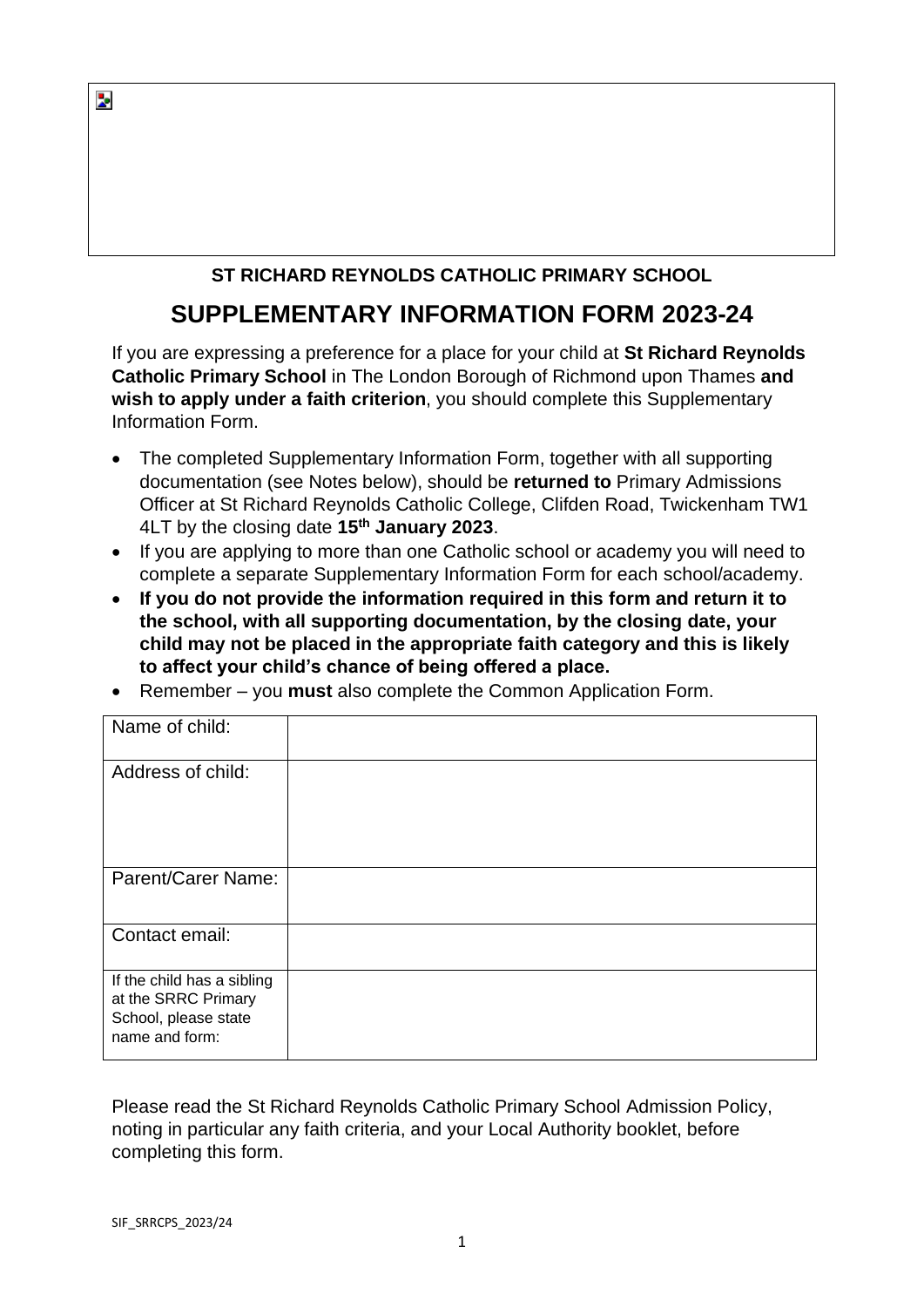**NOTE: When completing the Common Application Form, it is important that you provide details of any siblings (brothers or sisters) who will be attending St Richard Reynolds Catholic Primary School at the proposed time of admission.** 

**If this information is not provided the admission authority of the school may not be able to place the application within the correct criteria.**

**Religious Status of child (please indicate by placing a tick in the appropriate box – please note that a tick should be indicated in only a single box)**

| <b>Criteria</b>                                                                       | <b>Tick Box</b> | <b>Evidence [insert details in</b><br>accordance with the Notes below] |
|---------------------------------------------------------------------------------------|-----------------|------------------------------------------------------------------------|
| 1. Catholic with a Certificate of<br>Catholic Practice (see notes 1 & 2)              |                 |                                                                        |
| 2. Other Catholic (see note 1)                                                        |                 |                                                                        |
| 3. Catechumen (see note 3)                                                            |                 |                                                                        |
| 4. Member of an Eastern<br>Christian Church (see note 4)                              |                 |                                                                        |
| 5. Member of other Christian<br>denomination or member of<br>other faith (see note 5) |                 |                                                                        |

# **DATA PROTECTION**

In compliance with the General Data Protection Regulation (GDPR) and the Data Protection Act 2018, we wish to ensure that you are aware of the purpose for which we collect and process the data we have asked you to provide on this form.

- 1. We are **St Richard Reynolds Catholic College**
- 2. Being a Catholic education provider, we work closely with the School's Diocesan Authority, the School's Trustees, the Local Authority, the Catholic Education Service and the Department for Education, and may share the information you provide on this application form if we consider it is necessary in order to fulfil our functions.
- 3. The person responsible for data protection within our organisation is David Coy and you can contact him with questions relating to our handling of the data. You can contact him via the College Office @ffice@srrcc.org.uk.
- 4. We require the information we have requested for reasons relating to our functions as the admission authority of the School.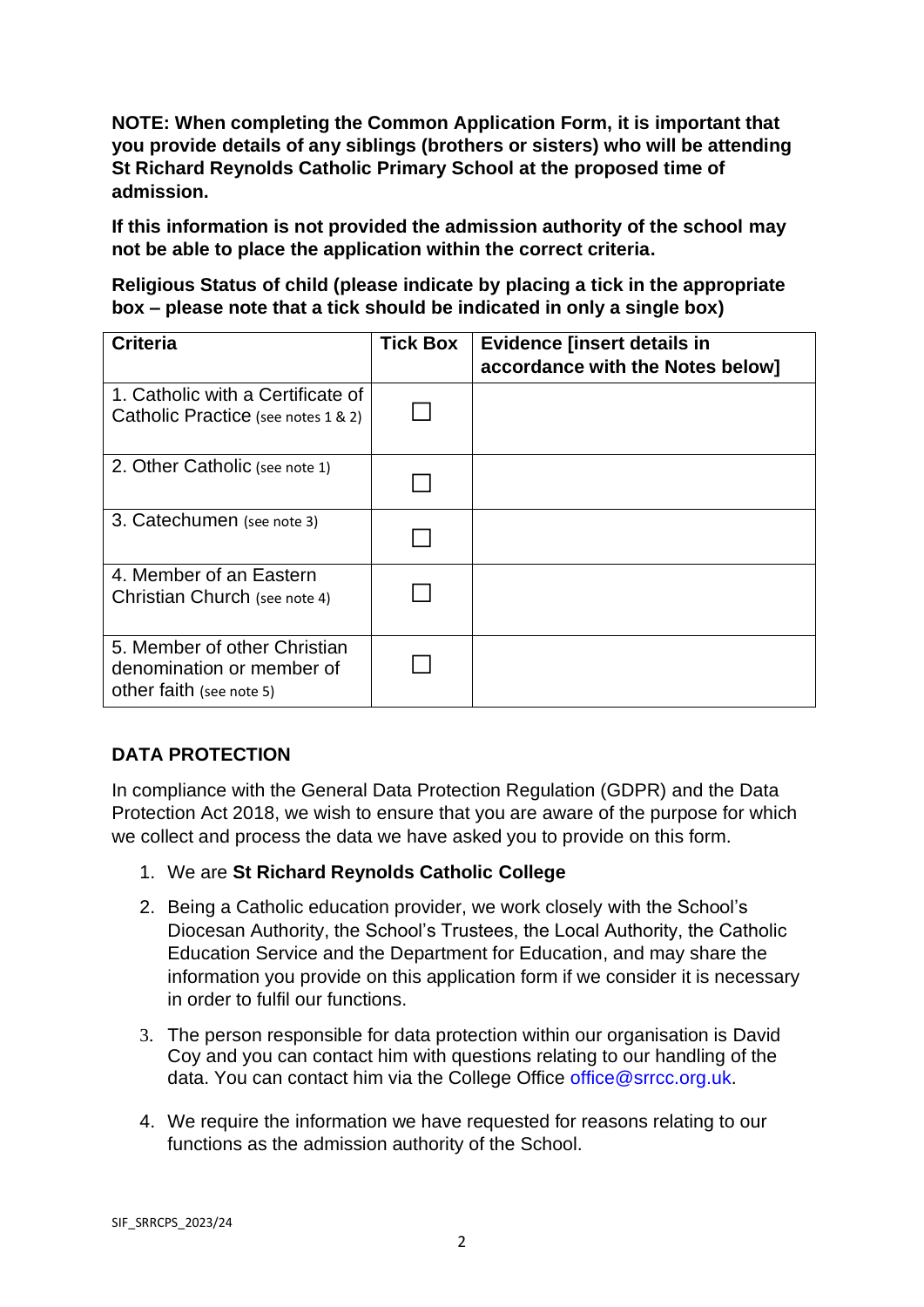- 5. It is necessary for us to process personal data for the performance of a task carried out in the public interest or in the exercise of official authority vested in the controller (Article 6(1)(e) of the GDPR).
- 6. To the extent that you have shared any special categories of data this will not be shared with any third parties except as detailed in paragraph 2 above, unless a legal obligation should arise.
- 7. It is necessary for us to process special category data for the performance of a task carried out in the public interest or in the exercise of official authority vested in the controller (Article 6(1)(e) of the GDPR). Additionally, processing is necessary for reasons of substantial public interest on the basis of Union or Member State law which is proportionate to the aim pursued and which contains appropriate safeguards (Article 9(2)(g) of the GDPR).
- 8. If the application is successful, the information you have provided on this form will be migrated to the School's enrolment system, and the data will be retained and processed on the basis of the School's fair processing notice and data protection policies which apply to that data.
- 9. If the application is unsuccessful, the application form and any documents submitted in support of the application will be destroyed after a period of 12 months. The school may keep a simple record of all applications and their outcome as part of their permanent archives in accordance with the School's data retention policy.
- 10.To read about your individual rights you can refer to the School's data protection policies and privacy notices on our website.
- 11.If you wish to complain about how we have collected and processed the information you have provided on this form, you can make a complaint through our complaints procedure (see the policy on our website) or by contacting our data protection officer, David Coy. You can contact him via the College Office office@srrcc.org.uk. If you are unhappy with how your complaint has been handled, you can contact the Information Commissioner's Office via their website at: ico.org.uk.

**I confirm that I have read the Admissions Policy of the school and that the information I have provided is correct. I understand that I must notify the school immediately if there is any change to these details and that, should any information I have given prove to be inaccurate, the governing body may withdraw any offer of a place even if the child has already started school.**

| - |  |
|---|--|
|---|--|